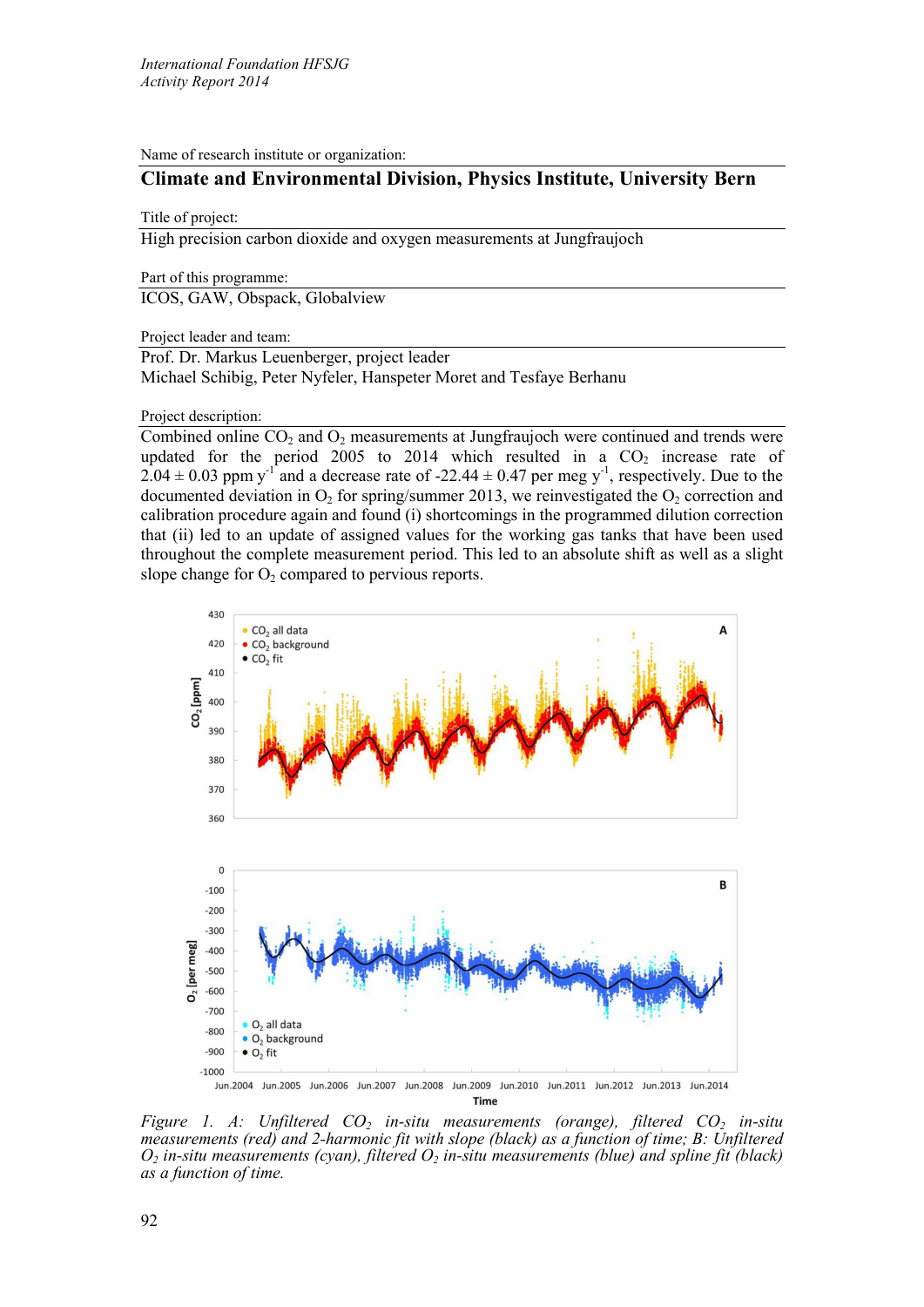We faced several problems in 2014. The main problems were associated with the cooling and drying device that broke several times and required replacement. We could manage to replace it with a spare instrument, however, this worked only two weeks. Then we had to wait for a replacement shipment form FTS Systems which took more than three months due to a problem of accounting. After arrival we faced again many incidents of mal-functioning. At the end we noticed problems of the power supply. After solving these, everything went back to normal running conditions (Figure 1).



*Figure 1. Mean CO<sub>2</sub> seasonalities at Jungfraujoch for the period 2005 to 2014 for all (red), nighttime values only (blue) and the corresponding difference (green) first panel; the same for O2 second panel and for APO third panel.*

The seasonal amplitudes for  $CO_2$ ,  $O_2$  and APO amount to 10.7 (10.2) ppm, 85 (85) permeg and 37 (36) permeg for all and nighttime only (in paranthesis) in-situ data, respectively. It is interesting to note that the often discussed difference between daytime and nighttime values is not very prominently seen at Jungfraujoch. This further underpins the excellent site conditions at Jungfraujoch for being a close-to-ideal place for a continental background station.

However, it is interesting that the difference of flask and in-situ  $CO<sub>2</sub>$  measurements clearly shows a summer bias. This may either indicate that (i) polluted air masses are uplifted earlier in the morning during summer than during winter time since the flask measurements are always taken at the same time (between 7 and 8 am) or (ii) that it corresponds to a bias of inadequate sampling frequency for this type of analysis. The mean seasonality of the flask is 9.3 ppm about 1 ppm less than for the in-situ data with 10.2 ppm for the nighttime and 10.7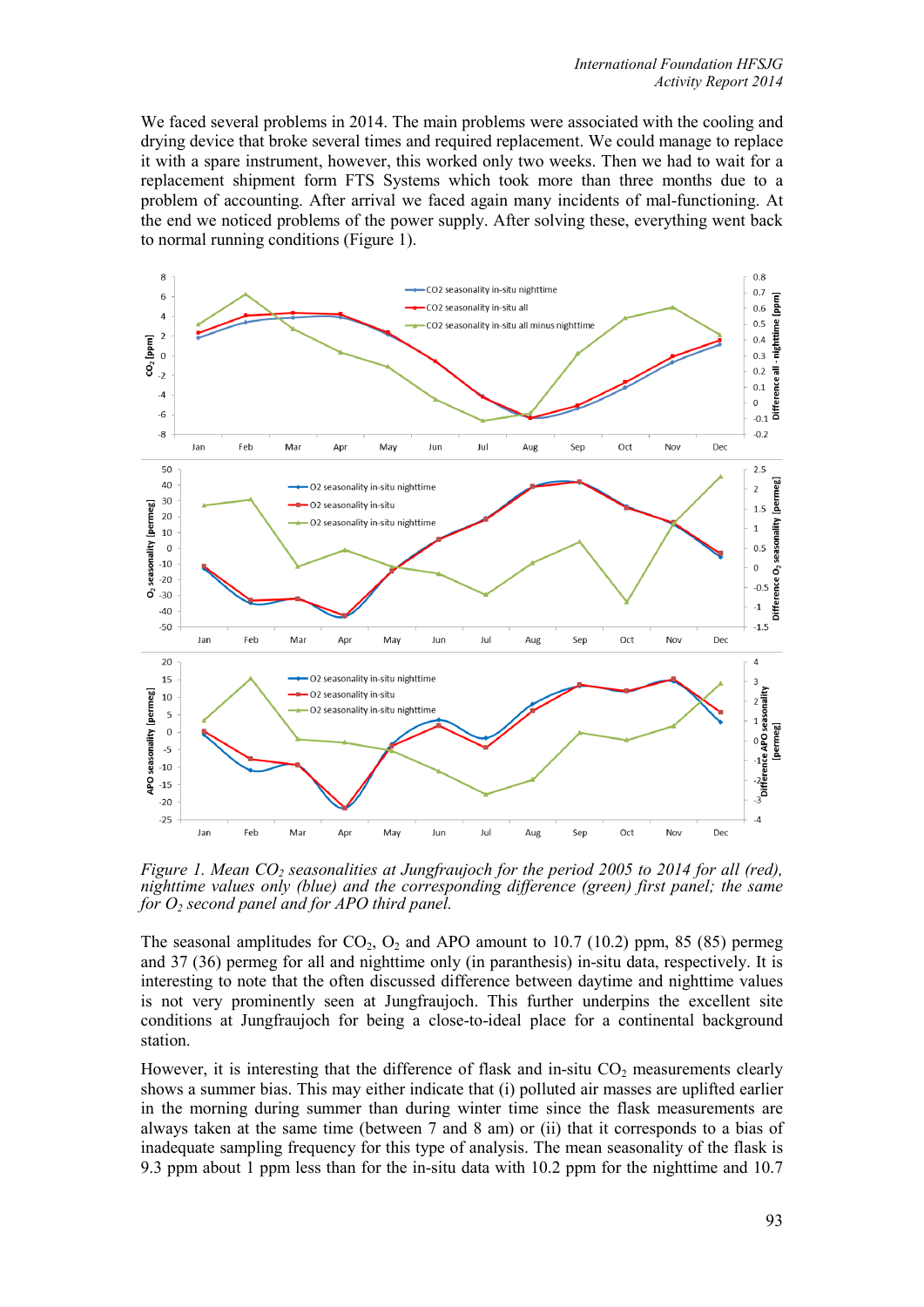ppm for all in-situ data. However, we have to note that the uncertainty of the monthly mean values of the flask data is about twice as large as for the in-situ data.



*Figure 3. Comparison of the seasonality of in-situ data (red, all values), (blue, nighttime values only) and flask data (violett) and their in-situ differences (green, right axis) and difference between flask and in-situ (light blue).*

These measurements are part of the ICOS-CH project.

Key words:

Greenhouse gas, climate change,  $CO<sub>2</sub>$  emissions

Internet data bases:

The Jungfraujoch data can be downloaded from our homepage (http://www.climate.unibe.ch/?L1=research&L2=atm\_gases) or from the WMO GAW: World Data Centre for Greenhouse Gases (http://ds.data.jma.go.jp/gmd/wdcgg/cgibin/wdcgg/accessdata.cgi?index=JFJ646N00-KUP&select=inventory)

Collaborating partners/networks:

ICOS partners, Globalview, Obspack, Swiss GCOS office, EMPA, University of Groningen, the Netherlands, MPI BGC Jena, Germany

Scientific publications and public outreach 2014:

## **Refereed journal articles and their internet access**

Schibig, M. F., M. Steinbacher, B. Buchmann, I.T. van der Laan-Luijkx, S. van der Laan, S. Ranjan, and M.C. Leuenberger, Comparison of continuous in-situ CO<sub>2</sub> observations at Jungfraujoch using two different measurement techniques, Atmos. Meas. Tech. Discuss., **7**, 7053-7084, doi: 10.5194/amtd-7-7053-2014, 2014. http://www.atmos-meas-tech-discuss.net/7/7053/2014/

Schibig, M. F., M. Steinbacher, B. Buchmann, I.T. van der Laan-Luijkx, S. van der Laan, S. Ranjan, and M.C. Leuenberger, Comparison of continuous in situ CO<sub>2</sub> observations at Jungfraujoch using two different measurement techniques, Atmos. Meas. Tech., **8**, 57-68, doi: 10.5194/amt-8-57-2015, 2015.

Leuenberger, M. C., M.F. Schibig, and P. Nyfeler, Gas adsorption and desorption effects on cylinders and their importance for long-term gas records, Atmos. Chem. Phys. Discuss., **14**, 19293-19314, doi: 10.5194/acpd-14- 19293-2014, 2014.

http://www.atmos-chem-phys-discuss.net/14/19293/2014/acpd-14-19293-2014-discussion.html